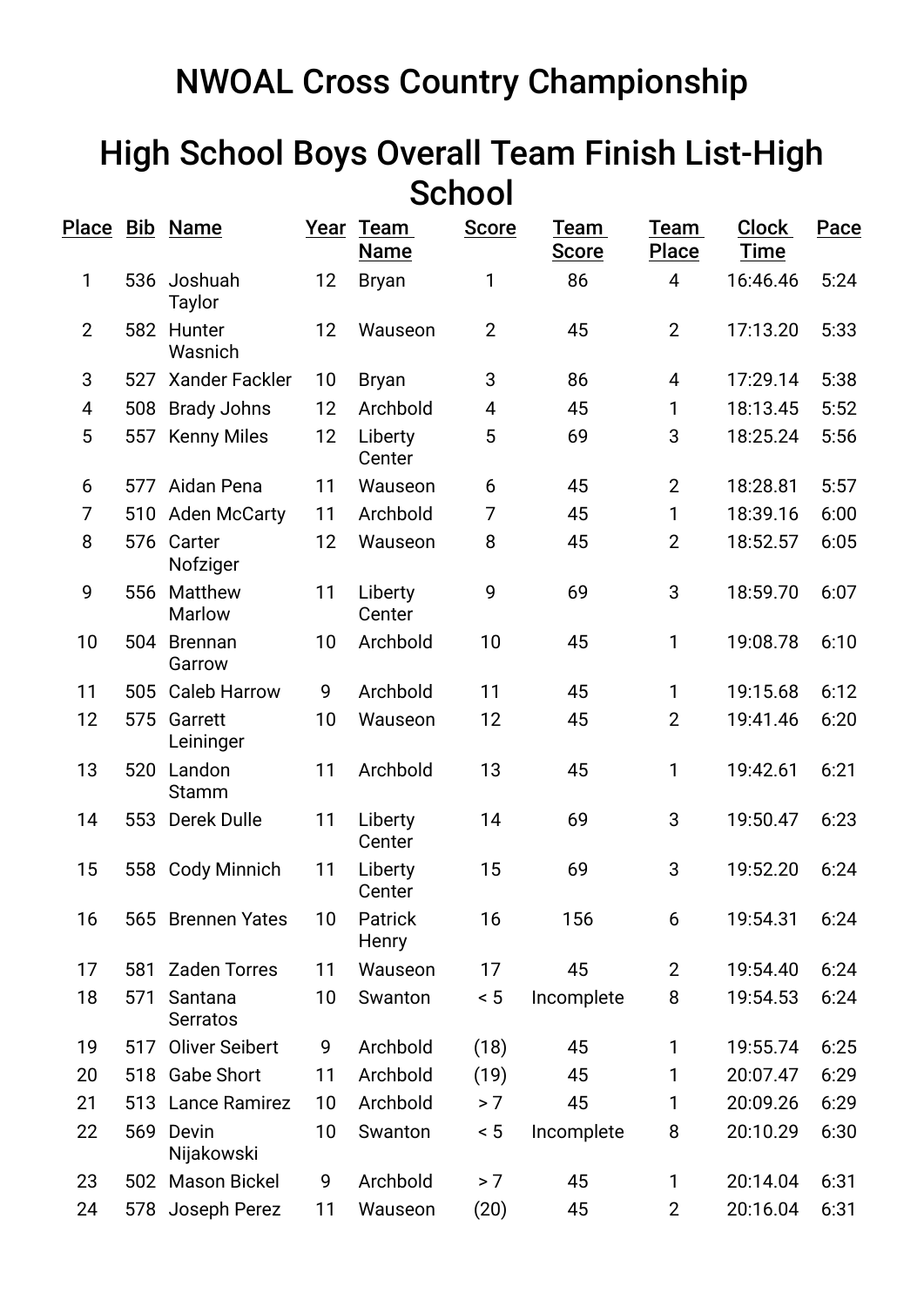|    |     | Place Bib Name               |    | Year Team<br><b>Name</b> | <b>Score</b> | Team<br><b>Score</b> | Team<br><b>Place</b> | <b>Clock</b><br><u>Time</u> | Pace |
|----|-----|------------------------------|----|--------------------------|--------------|----------------------|----------------------|-----------------------------|------|
| 25 | 549 | <b>Daniel Sintobin</b>       | 9  | Delta                    | 21           | 126                  | 5                    | 20:22.61                    | 6:34 |
| 26 | 511 | <b>Aaron Miller</b>          | 10 | Archbold                 | > 7          | 45                   | 1                    | 20:26.70                    | 6:35 |
| 27 |     | 574 Miles Kuntz              | 9  | Wauseon                  | (22)         | 45                   | $\overline{2}$       | 20:28.64                    | 6:35 |
| 28 |     | 579 Levi Short               | 10 | Wauseon                  | > 7          | 45                   | $\overline{2}$       | 20:33.02                    | 6:37 |
| 29 | 519 | <b>Corbin Stamm</b>          | 11 | Archbold                 | > 7          | 45                   | $\mathbf{1}$         | 20:40.99                    | 6:39 |
| 30 | 512 | <b>Isaac Perez</b>           | 9  | Archbold                 | > 7          | 45                   | 1                    | 20:41.51                    | 6:40 |
| 31 | 545 | Tristan<br><b>Mlynarek</b>   | 12 | Delta                    | 23           | 126                  | 5                    | 20:42.93                    | 6:40 |
| 32 | 580 | <b>Matthew Siler</b>         | 9  | Wauseon                  | > 7          | 45                   | $\overline{2}$       | 20:44.46                    | 6:41 |
| 33 | 548 | <b>Brodey Roth</b>           | 9  | Delta                    | 24           | 126                  | 5                    | 20:52.47                    | 6:43 |
| 34 | 516 | Elijah<br>Schumacher         | 12 | Archbold                 | > 7          | 45                   | 1                    | 20:54.13                    | 6:44 |
| 35 | 525 | Dakota<br><b>Brandeberry</b> | 9  | <b>Bryan</b>             | 25           | 86                   | 4                    | 20:54.17                    | 6:44 |
| 36 | 503 | <b>Ben Dowdy</b>             | 11 | Archbold                 | > 7          | 45                   | 1                    | 21:03.60                    | 6:47 |
| 37 | 555 | Vincent<br>Gutierrez         | 10 | Liberty<br>Center        | 26           | 69                   | 3                    | 21:05.10                    | 6:47 |
| 38 | 541 | <b>Brady Creps</b>           | 9  | Delta                    | 27           | 126                  | 5                    | 21:05.59                    | 6:47 |
| 39 | 531 | <b>Blake Grube</b>           | 12 | <b>Bryan</b>             | 28           | 86                   | 4                    | 21:14.08                    | 6:50 |
| 40 | 537 | <b>Tyler Wolff</b>           | 11 | <b>Bryan</b>             | 29           | 86                   | 4                    | 21:16.44                    | 6:51 |
| 41 |     | 560 Andrew Baden             | 11 | <b>Patrick</b><br>Henry  | 30           | 156                  | 6                    | 21:22.24                    | 6:53 |
| 42 | 544 | <b>Blake Hilton</b>          | 10 | Delta                    | 31           | 126                  | 5                    | 21:33.04                    | 6:56 |
| 43 |     | 543 Konnor<br><b>Hawkins</b> | 9  | Delta                    | (32)         | 126                  | 5                    | 21:36.35                    | 6:57 |
| 44 | 540 | <b>Ethan Cone</b>            | 10 | Delta                    | (33)         | 126                  | 5                    | 21:43.70                    | 7:00 |
| 45 | 507 | <b>Rhett Hudson</b>          | 12 | Archbold                 | > 7          | 45                   | 1                    | 21:59.90                    | 7:05 |
| 46 |     | 522 Brad Voll                | 10 | Archbold                 | > 7          | 45                   | 1                    | 22:00.35                    | 7:05 |
| 47 | 521 | <b>Ethan Stuckey</b>         | 11 | Archbold                 | > 7          | 45                   | 1                    | 22:17.63                    | 7:11 |
| 48 | 546 | <b>Brady Morr</b>            | 9  | Delta                    | > 7          | 126                  | 5                    | 22:22.40                    | 7:12 |
| 49 | 551 | <b>Brayden Bull</b>          | 11 | Evergreen                | < 5          | Incomplete           | 7                    | 22:22.61                    | 7:12 |
| 50 | 568 | Joe Mosko                    | 9  | Swanton                  | ~< 5         | Incomplete           | 8                    | 22:33.70                    | 7:16 |
| 51 |     | 583 Logan<br>Williams        | 9  | Wauseon                  | > 7          | 45                   | $\overline{2}$       | 22:38.10                    | 7:17 |
| 52 |     | 532 Carter Jack              | 10 | <b>Bryan</b>             | (34)         | 86                   | 4                    | 22:47.90                    | 7:20 |
| 53 |     | 572 Xander Ankney            | 10 | Wauseon                  | > 7          | 45                   | $\overline{2}$       | 23:18.60                    | 7:30 |
| 54 |     | 523 Gavin Walker             | 10 | Archbold                 | > 7          | 45                   | $\mathbf{1}$         | 23:23.00                    | 7:32 |
| 55 |     | 562 Brayden Keith            | 9  | <b>Patrick</b><br>Henry  | 35           | 156                  | 6                    | 23:43.51                    | 7:38 |
| 56 |     | 530 Wyatt Garza              | 11 | <b>Bryan</b>             | (36)         | 86                   | 4                    | 23:45.28                    | 7:39 |
| 57 |     | 564 Brenton Rettig           | 10 | Patrick<br>Henry         | 37           | 156                  | 6                    | 24:11.43                    | 7:47 |